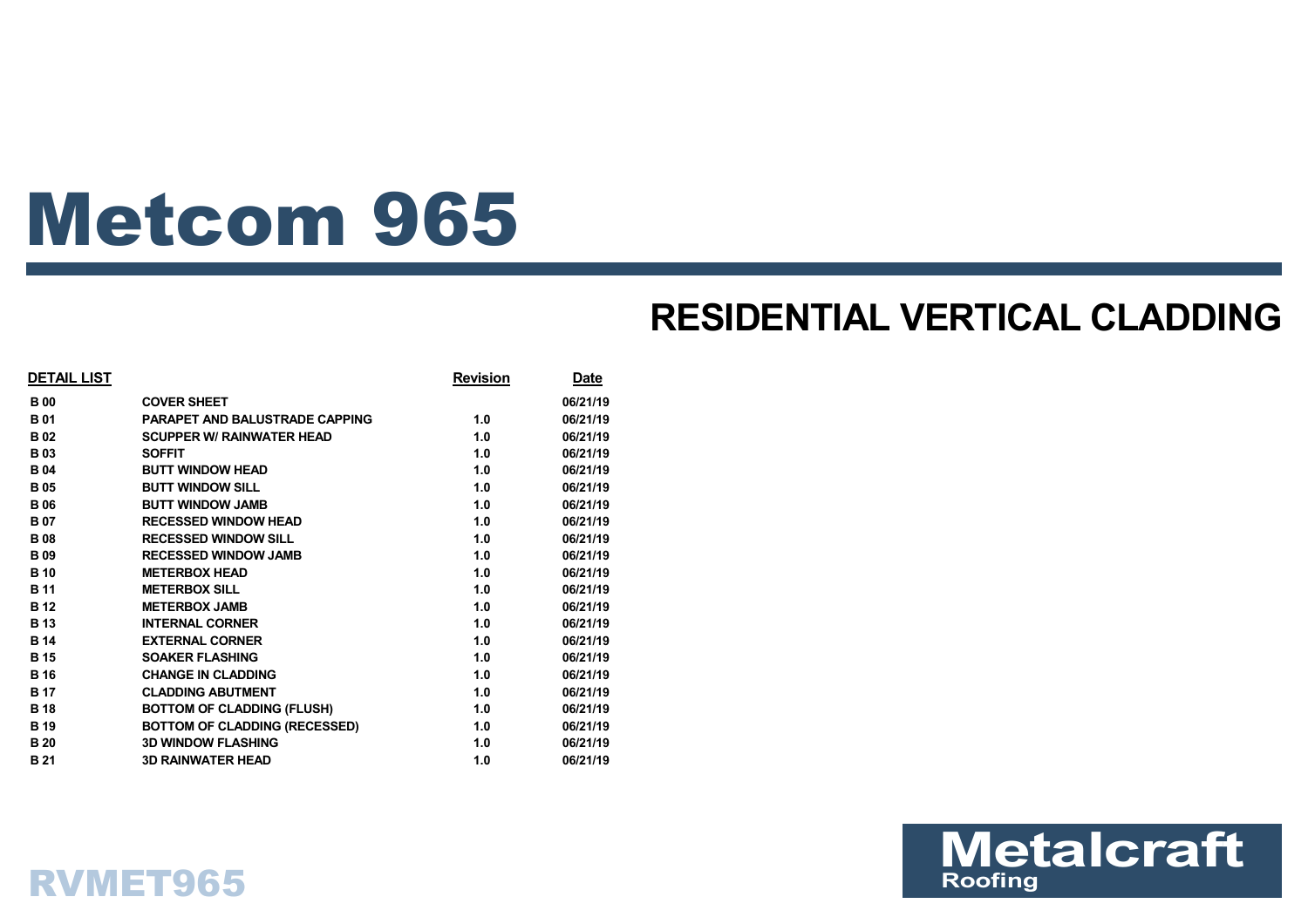| <b>ACCEPTABLE SOLUTION</b> AS PER E2/ASI                               |                                                                                                                        |                                                     |  |  |  |
|------------------------------------------------------------------------|------------------------------------------------------------------------------------------------------------------------|-----------------------------------------------------|--|--|--|
| <b>SITUATION 1</b>                                                     | <b>SITUATION 2</b>                                                                                                     | <b>SITUATION 3</b>                                  |  |  |  |
| 1. LOW. MEDIUM. HIGH WIND<br>ZONES. WHERE ROOF PITCH $\geq 10^{\circ}$ | 1. ALL ROOF PITCHES IN VERY HIGH<br>WIND ZONE<br>2. LOW. MEDIUM. HIGH WIND ZONES<br>WHERE ROOF PITCH $\leq 10^{\circ}$ | 1. FOR ALL ROOF PITCHES IN<br>EXTRA HIGH WIND ZONES |  |  |  |
| MIN. 50mm                                                              | <b>MIN. 70mm</b>                                                                                                       | MIN. 90mm                                           |  |  |  |



# **Metalcraft**

|                | PARAPET AND BALUSTRADE CAPPING       |
|----------------|--------------------------------------|
| <b>David A</b> | <b>DESIDENTAIL VEDTICAL CLADDING</b> |

| <b>Metalcraft</b> | DISCLAIMER:<br>All details are to be used for indicative purposes only and the designer should consult both the MRM code of<br>practice version 3.0 / 2019, E2 and all other relevant building codes                                                                                                                                                                                                              | <b>Metcom 965</b>  | Rev. 1.0      | <b>RESIDENTAIL VERTICAL CLADDING</b> |       |       |
|-------------------|-------------------------------------------------------------------------------------------------------------------------------------------------------------------------------------------------------------------------------------------------------------------------------------------------------------------------------------------------------------------------------------------------------------------|--------------------|---------------|--------------------------------------|-------|-------|
| <b>Roofing</b>    | Details of the supporting mechanisms are indicative only. Compliance of the supporting mechanisms is the<br>responsibility of the designer. Construction detail can vary for wall cladding. The underlay is detailed as a<br>single line for simplicity and is indicative only. Building paper type and method of installation should comply<br>with underlay manufacturers recommendations and NZBC regulations. | Reference RVMET965 | Date 06/21/19 | Scale 1 : 2                          | Sheet | $B_0$ |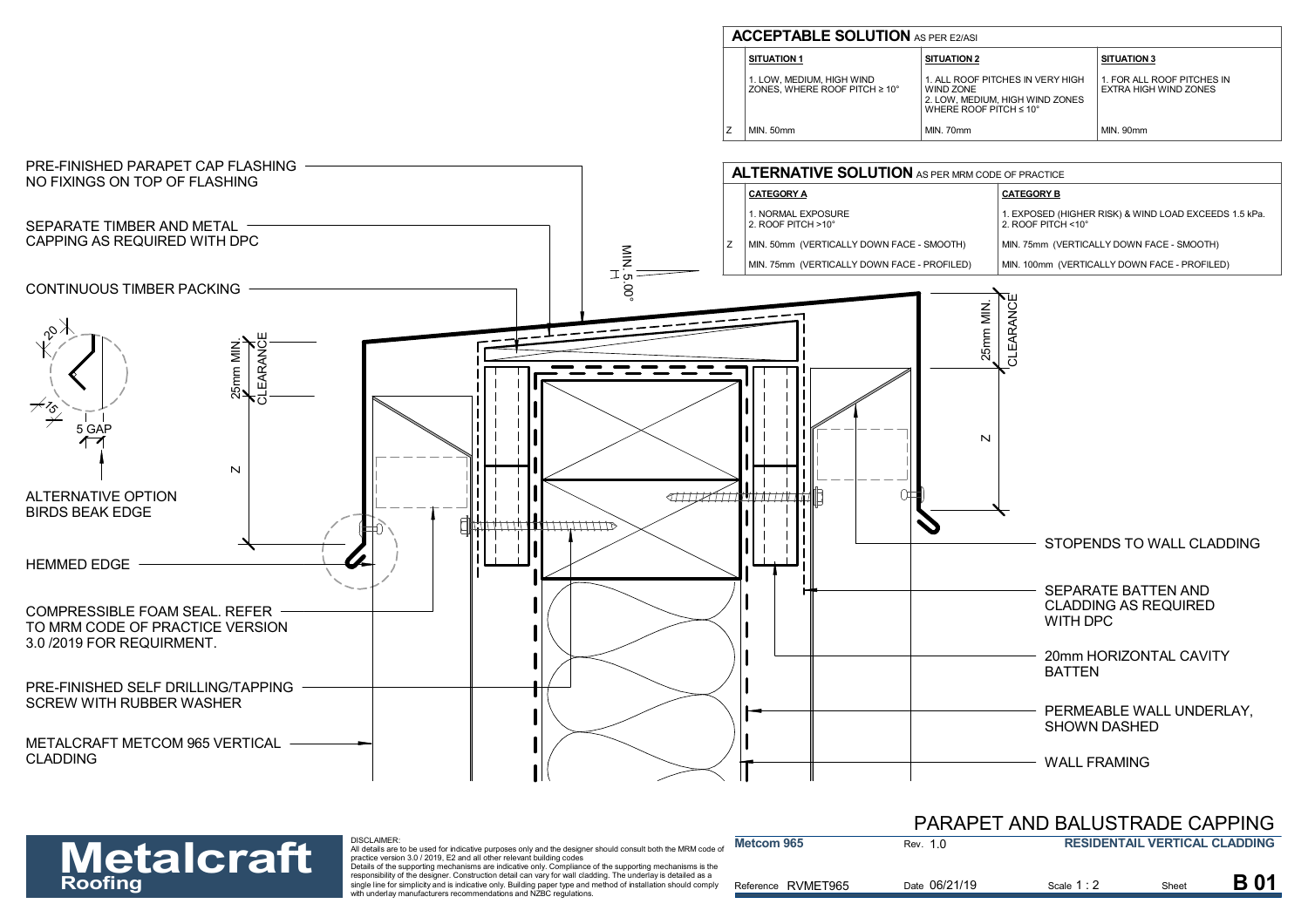

| <b>Metalcraft</b> | DISCLAIMER:<br>All details are to be used for indicative purposes only and the designer should consult both the MRM code of<br>practice version 3.0 / 2019. E2 and all other relevant building codes                                                                                                                                                                                                              | Metcom 965         | Rev. 1.0      | <b>RESIDENTAIL VERTICAL CLADDING</b> |       |             |
|-------------------|-------------------------------------------------------------------------------------------------------------------------------------------------------------------------------------------------------------------------------------------------------------------------------------------------------------------------------------------------------------------------------------------------------------------|--------------------|---------------|--------------------------------------|-------|-------------|
| <b>Roofing</b>    | Details of the supporting mechanisms are indicative only. Compliance of the supporting mechanisms is the<br>responsibility of the designer. Construction detail can vary for wall cladding. The underlay is detailed as a<br>single line for simplicity and is indicative only. Building paper type and method of installation should comply<br>with underlay manufacturers recommendations and NZBC regulations. | Reference RVMET965 | Date 06/21/19 | Scale 1 ∷∠                           | Sheet | <b>B</b> 02 |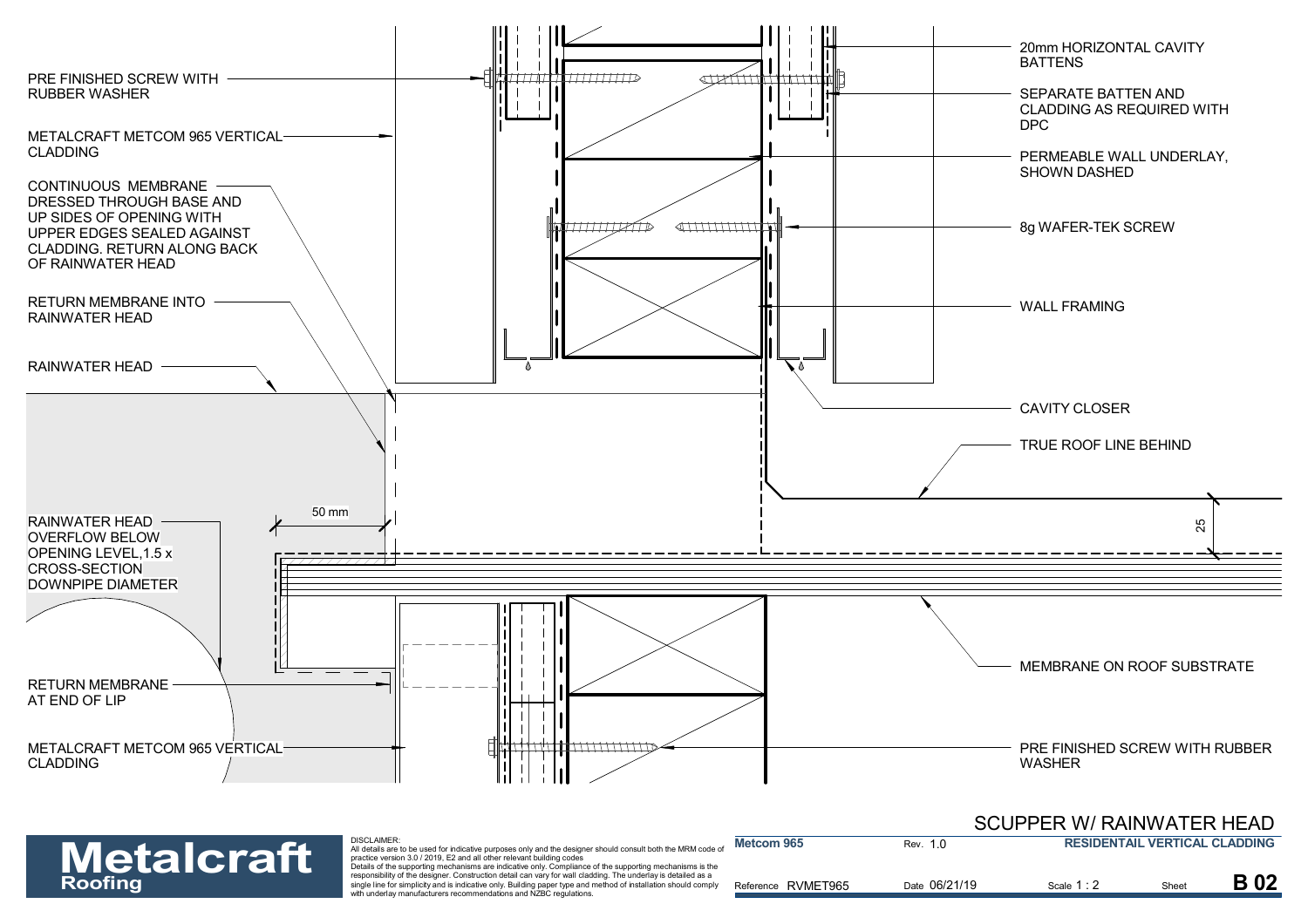

|                   |                                                                                                                                                                                                                                                                                                                         |                    |               |                                      |       | ----       |
|-------------------|-------------------------------------------------------------------------------------------------------------------------------------------------------------------------------------------------------------------------------------------------------------------------------------------------------------------------|--------------------|---------------|--------------------------------------|-------|------------|
| <b>Metalcraft</b> | <b>DISCLAIMER:</b><br>All details are to be used for indicative purposes only and the designer should consult both the MRM code of<br>practice version 3.0 / 2019, E2 and all other relevant building codes<br>Details of the supporting mechanisms are indicative only. Compliance of the supporting mechanisms is the | Metcom 965         | Rev. 1.0      | <b>RESIDENTAIL VERTICAL CLADDING</b> |       |            |
| <b>Roofing</b>    | responsibility of the designer. Construction detail can vary for wall cladding. The underlay is detailed as a<br>single line for simplicity and is indicative only. Building paper type and method of installation should comply<br>with underlay manufacturers recommendations and NZBC regulations.                   | Reference RVMET965 | Date 06/21/19 | Scale $1:$                           | Sheet | <b>B03</b> |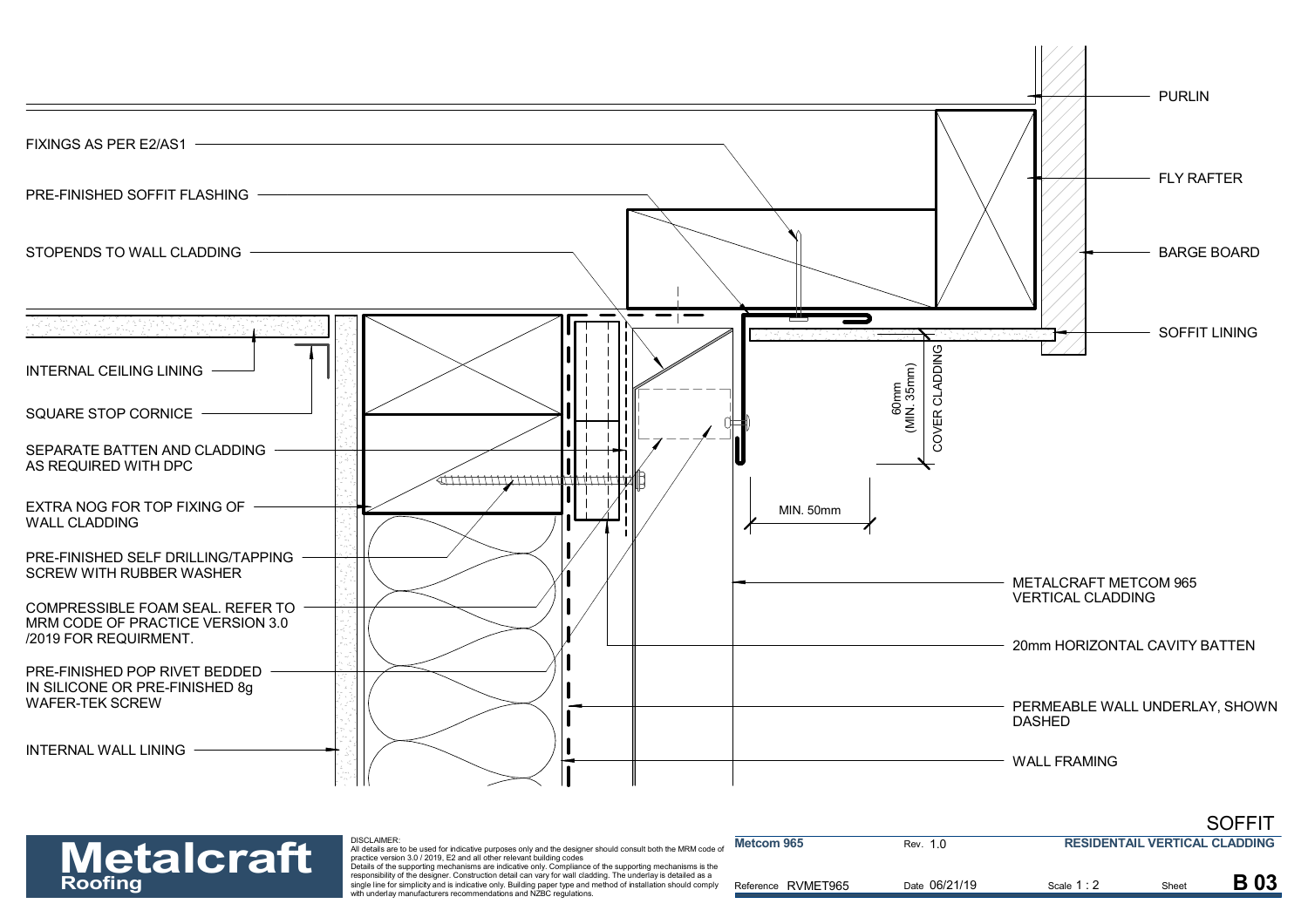



| <b>Metalcraft</b> | DISCLAIMER:<br>All details are to be used for indicative purposes only and the designer should consult both the MRM code o.<br>practice version 3.0 / 2019. E2 and all other relevant building codes                                                                                                                                                                                                              | Metcom 965         | Rev. 1.0      | <b>RESIDENTAIL VERTICAL CLADDING</b> |       |            |
|-------------------|-------------------------------------------------------------------------------------------------------------------------------------------------------------------------------------------------------------------------------------------------------------------------------------------------------------------------------------------------------------------------------------------------------------------|--------------------|---------------|--------------------------------------|-------|------------|
| <b>Roofing</b>    | Details of the supporting mechanisms are indicative only. Compliance of the supporting mechanisms is the<br>responsibility of the designer. Construction detail can vary for wall cladding. The underlay is detailed as a<br>single line for simplicity and is indicative only. Building paper type and method of installation should comply<br>with underlay manufacturers recommendations and NZBC regulations. | Reference RVMET965 | Date 06/21/19 | Scale 1:                             | Sheet | <b>B04</b> |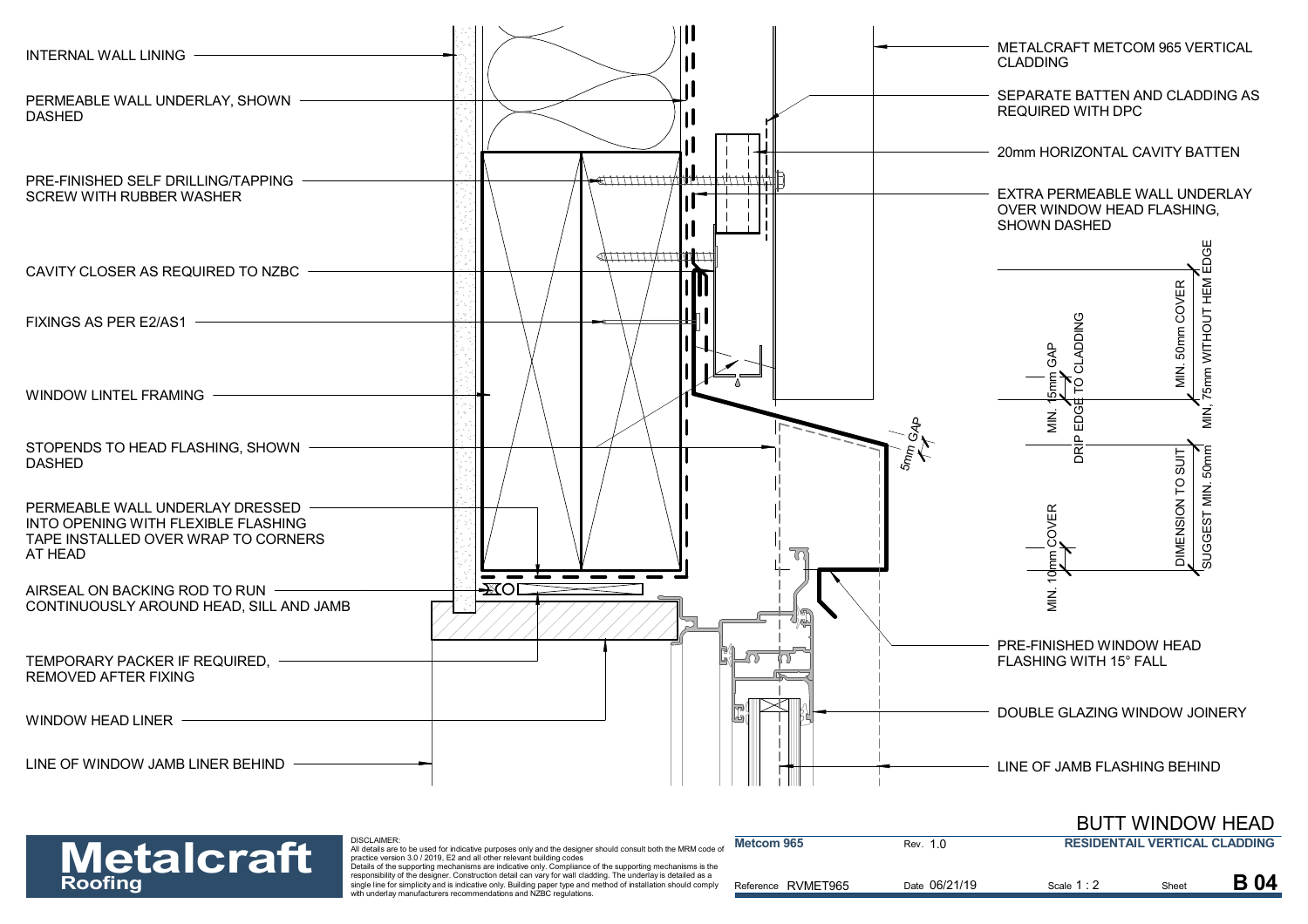



DISCLAIMER:

| <b>Metalcraft</b> | <b>DISCLAIMER:</b><br>All details are to be used for indicative purposes only and the designer should consult both the MRM code of<br>practice version 3.0 / 2019. E2 and all other relevant building codes                                                                                                                                                                                                       | Metcom 965         | Rev. 1.0      | <b>RESIDENTAIL VERTICAL CLADDING</b> |      |             |
|-------------------|-------------------------------------------------------------------------------------------------------------------------------------------------------------------------------------------------------------------------------------------------------------------------------------------------------------------------------------------------------------------------------------------------------------------|--------------------|---------------|--------------------------------------|------|-------------|
| <b>Roofing</b>    | Details of the supporting mechanisms are indicative only. Compliance of the supporting mechanisms is the<br>responsibility of the designer. Construction detail can vary for wall cladding. The underlay is detailed as a<br>single line for simplicity and is indicative only. Building paper type and method of installation should comply<br>with underlay manufacturers recommendations and NZBC regulations. | Reference RVMET965 | Date 06/21/19 | Scale 1 : :                          | Shee | <b>B</b> 05 |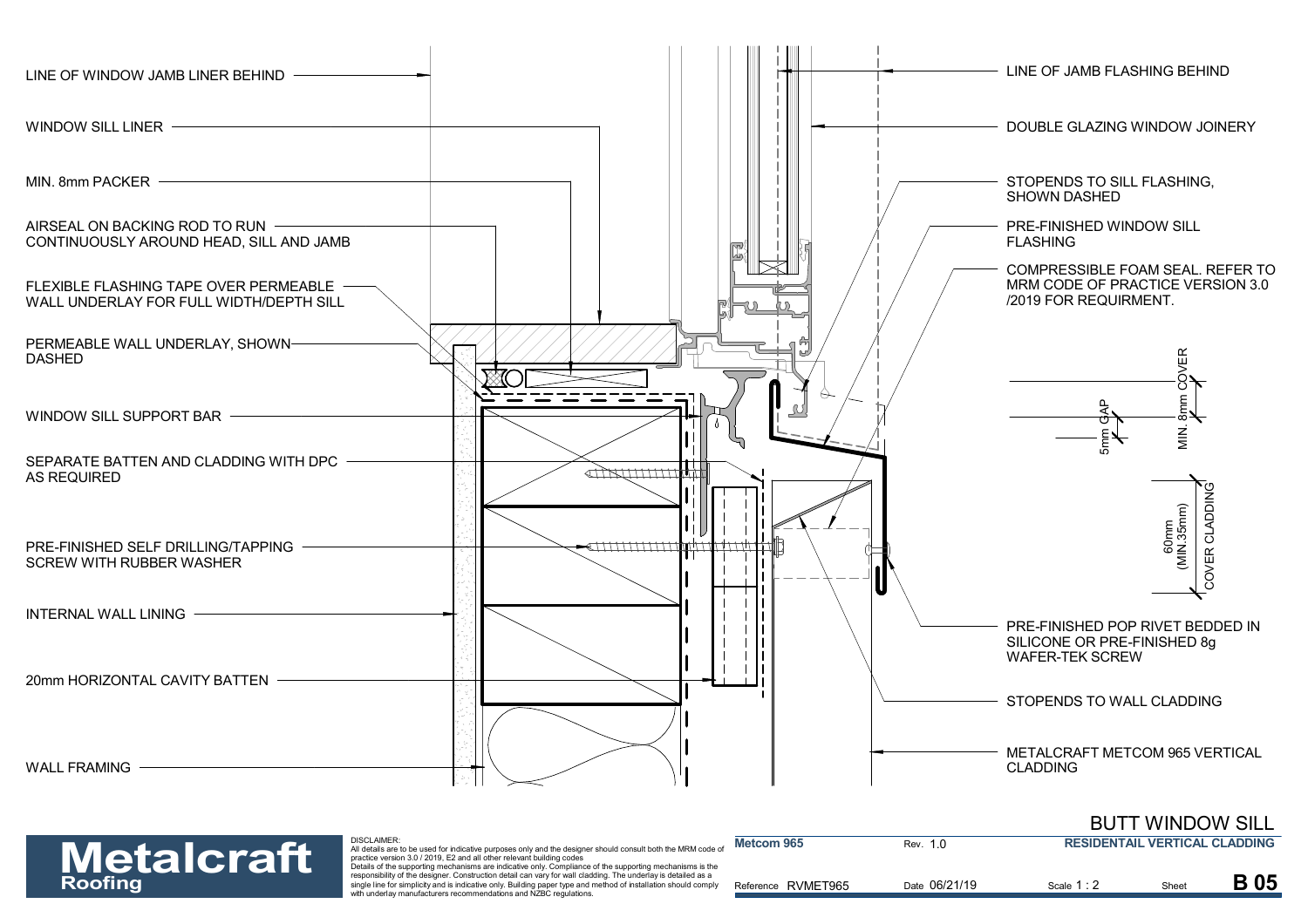

|                                                                                                                         | Metalcraft<br><b>Roofing</b> | practice version 3.0 / 2019. E2 and all other relevant building codes<br>responsibility of the designer. Construction detail can vary for wall cladding. The underlay is detailed as a<br>single line for simplicity and is indicative only. Building paper type and method of installation should comply<br>with underlay manufacturers recommendations and NZBC regulations. | RVMET965<br>Reference | Date 06/21/19 | Scale 1 · | Shee |  |
|-------------------------------------------------------------------------------------------------------------------------|------------------------------|--------------------------------------------------------------------------------------------------------------------------------------------------------------------------------------------------------------------------------------------------------------------------------------------------------------------------------------------------------------------------------|-----------------------|---------------|-----------|------|--|
| Details of the supporting mechanisms are indicative only. Compliance of the supporting mechanisms is the<br><b>B</b> 06 |                              | All details are to be used for indicative purposes only and the designer should consult both the iviryivi code or                                                                                                                                                                                                                                                              |                       |               |           |      |  |
|                                                                                                                         |                              |                                                                                                                                                                                                                                                                                                                                                                                |                       |               |           |      |  |
|                                                                                                                         |                              |                                                                                                                                                                                                                                                                                                                                                                                |                       |               |           |      |  |
|                                                                                                                         |                              |                                                                                                                                                                                                                                                                                                                                                                                |                       |               |           |      |  |
|                                                                                                                         |                              |                                                                                                                                                                                                                                                                                                                                                                                |                       |               |           |      |  |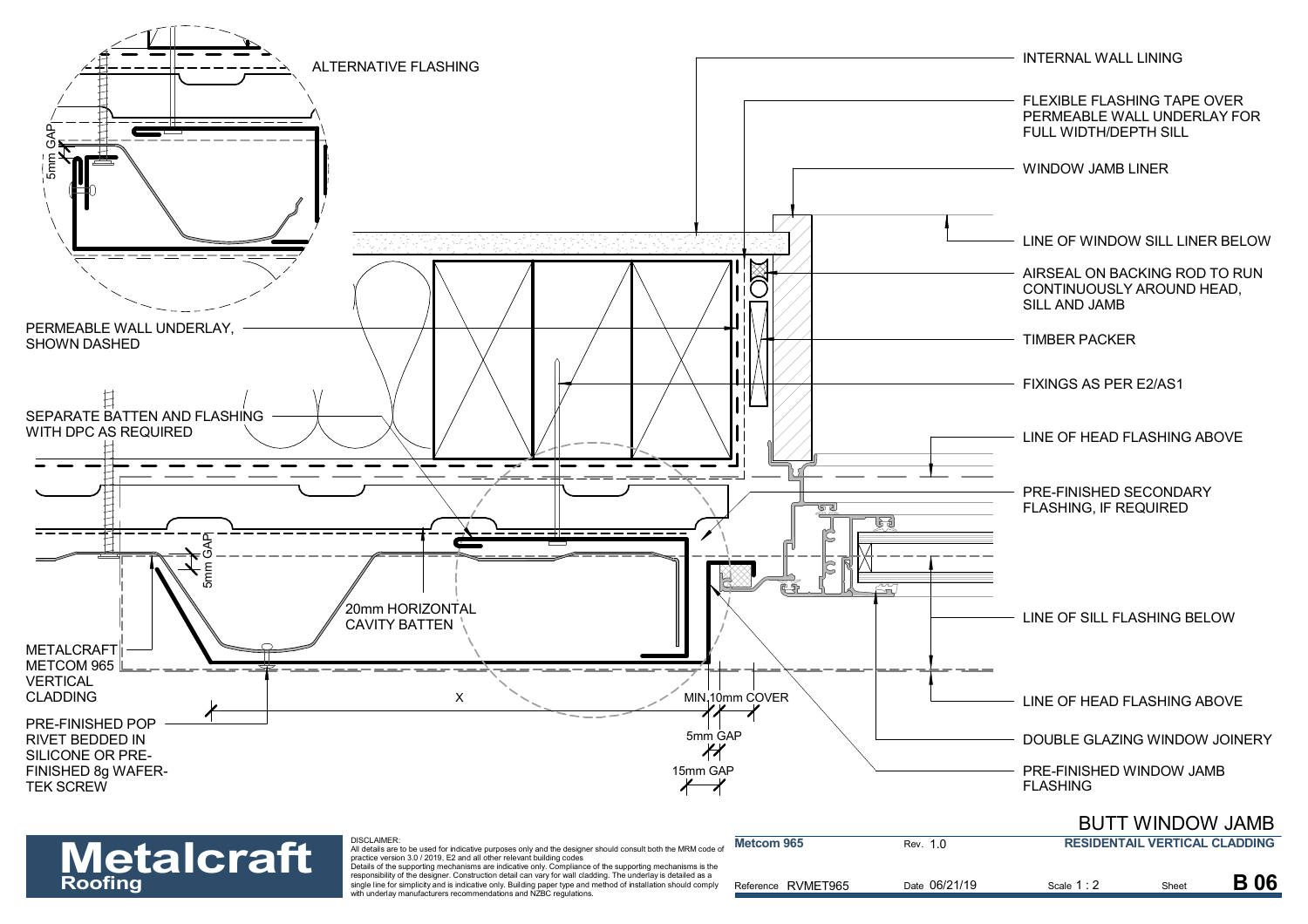

| <b>Metalcraft</b> | <b>DISCLAIMER:</b><br>All details are to be used for indicative purposes only and the designer should consult both the MRM code of<br>practice version 3.0 / 2019. E2 and all other relevant building codes                                                                                                                                                                                                       | Metcom 965         | Rev. 1.0      | <b>RESIDENTAIL VERTICAL CLADDING</b> |       |  |
|-------------------|-------------------------------------------------------------------------------------------------------------------------------------------------------------------------------------------------------------------------------------------------------------------------------------------------------------------------------------------------------------------------------------------------------------------|--------------------|---------------|--------------------------------------|-------|--|
| <b>Roofing</b>    | Details of the supporting mechanisms are indicative only. Compliance of the supporting mechanisms is the<br>responsibility of the designer. Construction detail can vary for wall cladding. The underlay is detailed as a<br>single line for simplicity and is indicative only. Building paper type and method of installation should comply<br>with underlay manufacturers recommendations and NZBC regulations. | Reference RVMET965 | Date 06/21/19 | Scale 1:2                            | Sheet |  |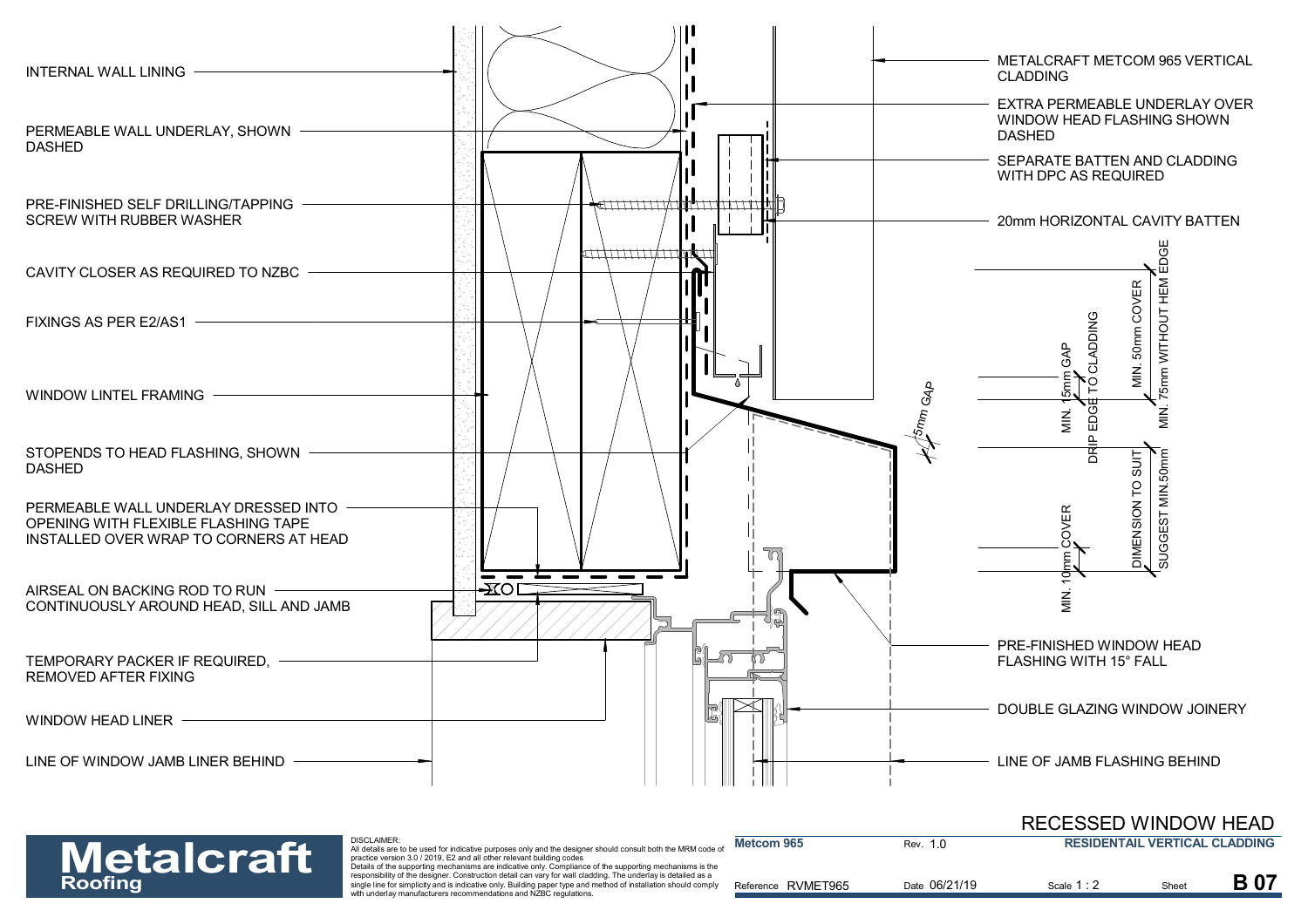



| <b>Metalcraft</b> | DISCLAIMER:<br>All details are to be used for indicative purposes only and the designer should consult both the MRM code of<br>practice version 3.0 / 2019. E2 and all other relevant building codes                                                                                                                                                                                                              | <b>Metcom 965</b>  | Rev. 10       | <b>RESIDENTAIL VERTICAL CLADDING</b> |             |             |
|-------------------|-------------------------------------------------------------------------------------------------------------------------------------------------------------------------------------------------------------------------------------------------------------------------------------------------------------------------------------------------------------------------------------------------------------------|--------------------|---------------|--------------------------------------|-------------|-------------|
| <b>Roofing</b>    | Details of the supporting mechanisms are indicative only. Compliance of the supporting mechanisms is the<br>responsibility of the designer. Construction detail can vary for wall cladding. The underlay is detailed as a<br>single line for simplicity and is indicative only. Building paper type and method of installation should comply<br>with underlay manufacturers recommendations and NZBC regulations. | Reference RVMET965 | Date 06/21/19 | Scale 1:                             | <b>Shee</b> | <b>B</b> 08 |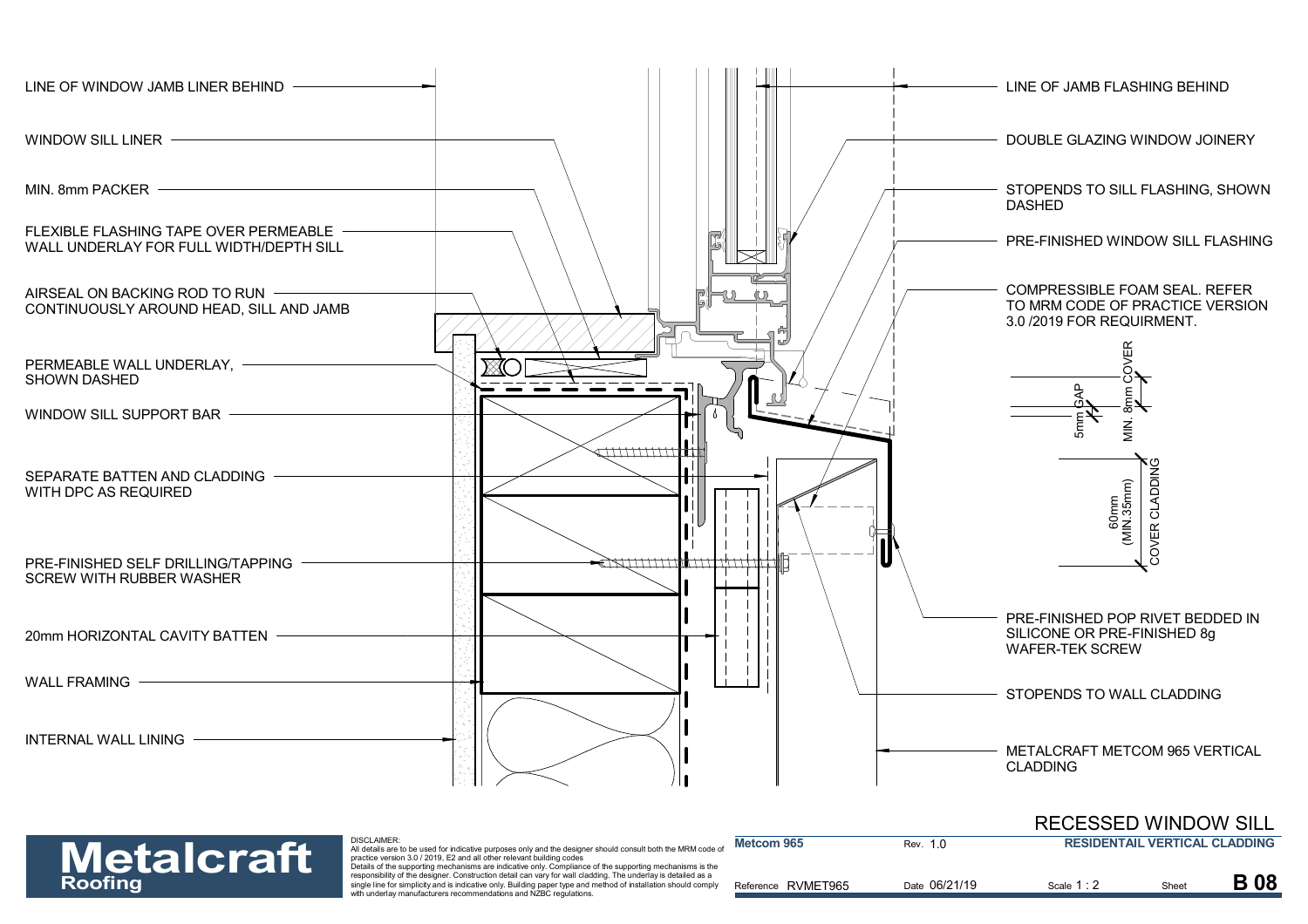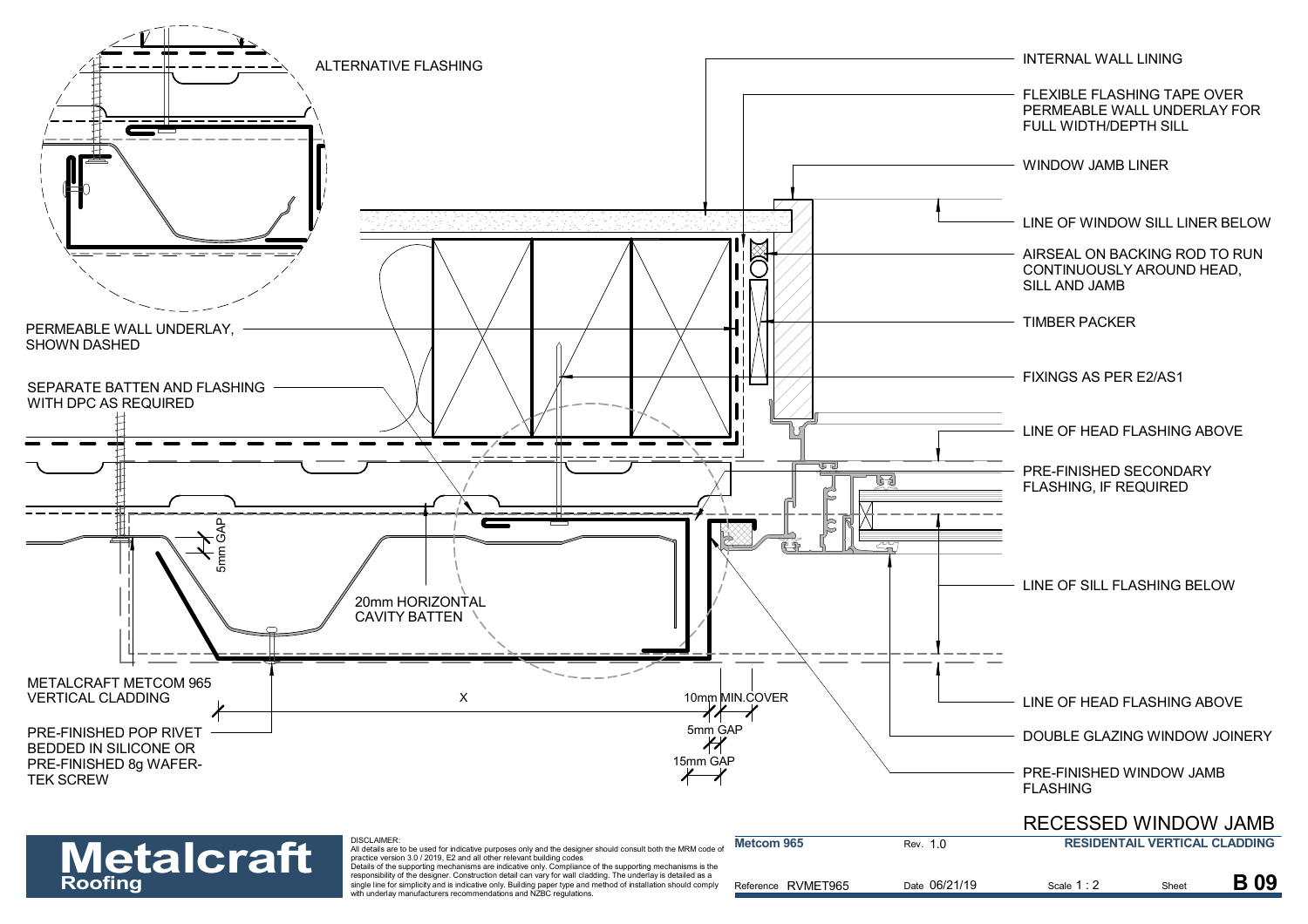



| <b>Metalcraft</b> | <b>DISCLAIMER:</b><br>All details are to be used for indicative purposes only and the designer should consult both the MRM code o.<br>practice version 3.0 / 2019. E2 and all other relevant building codes                                                                                                                                                                                                       | Metcom 965         | Rev. 1.0      | <b>RESIDENTAIL VERTICAL CLADDING</b> |       |             |
|-------------------|-------------------------------------------------------------------------------------------------------------------------------------------------------------------------------------------------------------------------------------------------------------------------------------------------------------------------------------------------------------------------------------------------------------------|--------------------|---------------|--------------------------------------|-------|-------------|
| <b>Roofing</b>    | Details of the supporting mechanisms are indicative only. Compliance of the supporting mechanisms is the<br>responsibility of the designer. Construction detail can vary for wall cladding. The underlay is detailed as a<br>single line for simplicity and is indicative only. Building paper type and method of installation should comply<br>with underlay manufacturers recommendations and NZBC regulations. | Reference RVMET965 | Date 06/21/19 | Scale 1 : .                          | Sheet | <b>B</b> 10 |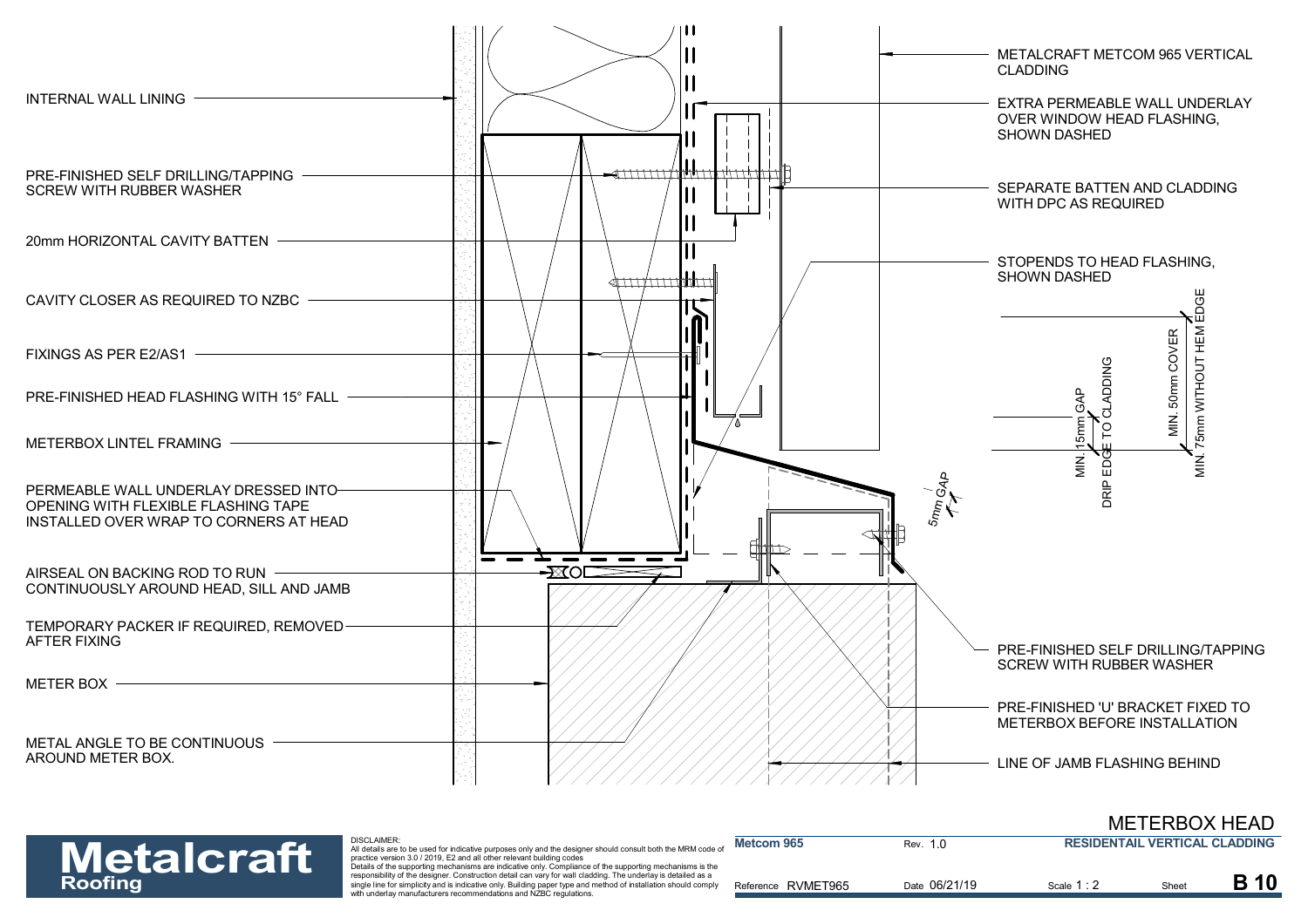

#### METERBOX SILL

DISCLAIMER: All details are to be used for indicative purposes only and the designer should consult both the MRM code of<br>practice version 3.0 / 2019, E2 and all other relevant building codes<br>Details of the supporting mechanisms are in **Metalcraft** 

| <b>Metalcraft</b> | DISCLAIMER:<br>All details are to be used for indicative purposes only and the designer should consult both the MRM code of<br>practice version 3.0 / 2019. E2 and all other relevant building codes<br>Details of the supporting mechanisms are indicative only. Compliance of the supporting mechanisms is the | <b>Metcom 965</b>  | Rev. 1.0      | <b>RESIDENTAIL VERTICAL CLADDING</b> |       |  |
|-------------------|------------------------------------------------------------------------------------------------------------------------------------------------------------------------------------------------------------------------------------------------------------------------------------------------------------------|--------------------|---------------|--------------------------------------|-------|--|
| <b>Roofing</b>    | responsibility of the designer. Construction detail can vary for wall cladding. The underlay is detailed as a<br>single line for simplicity and is indicative only. Building paper type and method of installation should comply<br>with underlay manufacturers recommendations and NZBC regulations.            | Reference RVMET965 | Date 06/21/19 | Scale 1 : 2                          | Sheet |  |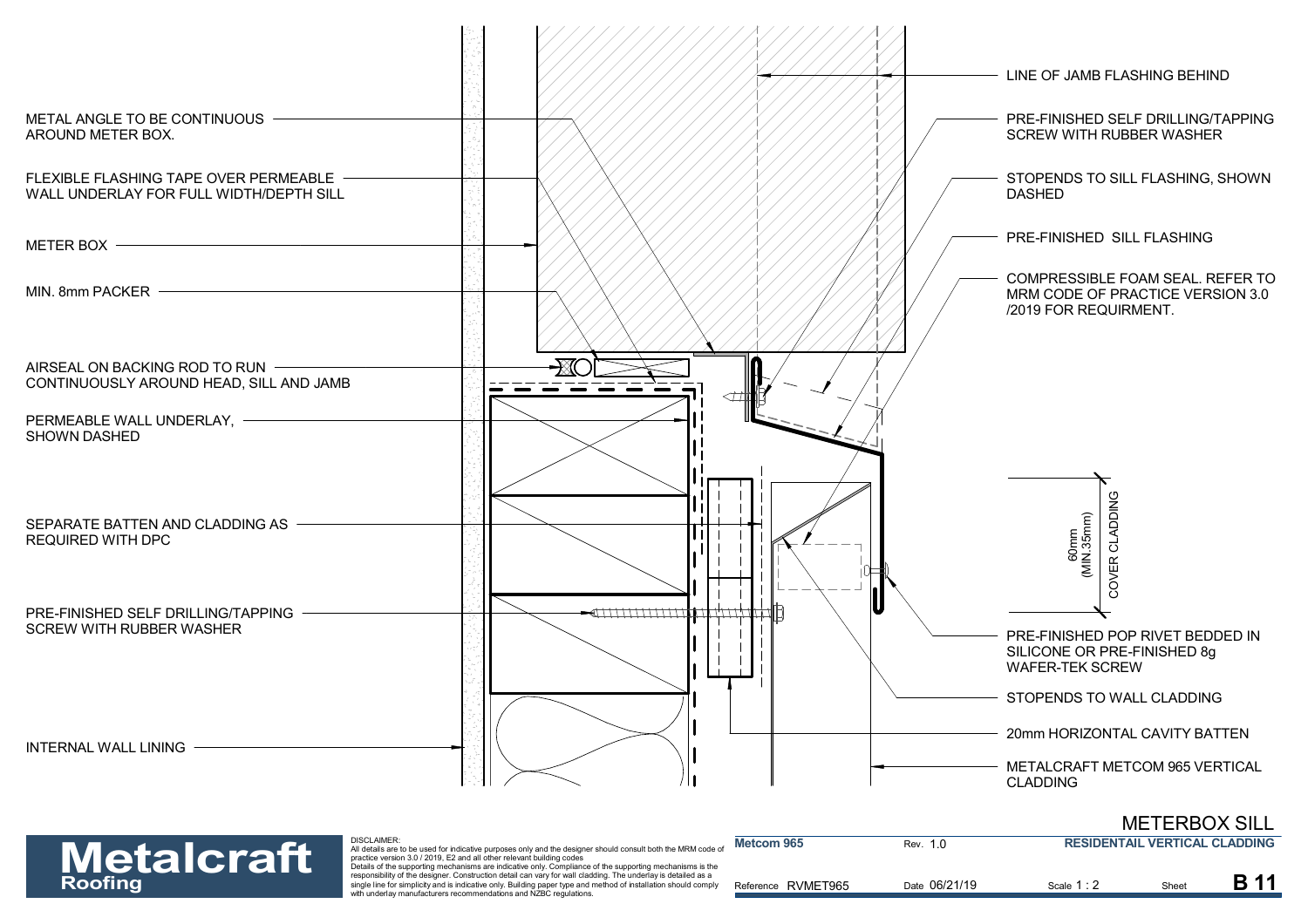

#### METERBOX JAMB

DISCLAIMER: **Metalcraft** 

| <b>Metalcraft</b> | DISCLAIMER:<br>All details are to be used for indicative purposes only and the designer should consult both the MRM code of<br>practice version 3.0 / 2019. E2 and all other relevant building codes                                                                                                                                                                                                              | Metcom 965            | Rev. 1.0      | <b>RESIDENTAIL VERTICAL CLADDING</b> |       |  |
|-------------------|-------------------------------------------------------------------------------------------------------------------------------------------------------------------------------------------------------------------------------------------------------------------------------------------------------------------------------------------------------------------------------------------------------------------|-----------------------|---------------|--------------------------------------|-------|--|
| <b>Roofing</b>    | Details of the supporting mechanisms are indicative only. Compliance of the supporting mechanisms is the<br>responsibility of the designer. Construction detail can vary for wall cladding. The underlay is detailed as a<br>single line for simplicity and is indicative only. Building paper type and method of installation should comply<br>with underlay manufacturers recommendations and NZBC regulations. | RVMET965<br>Reference | Date 06/21/19 | Scale 1:                             | Sheet |  |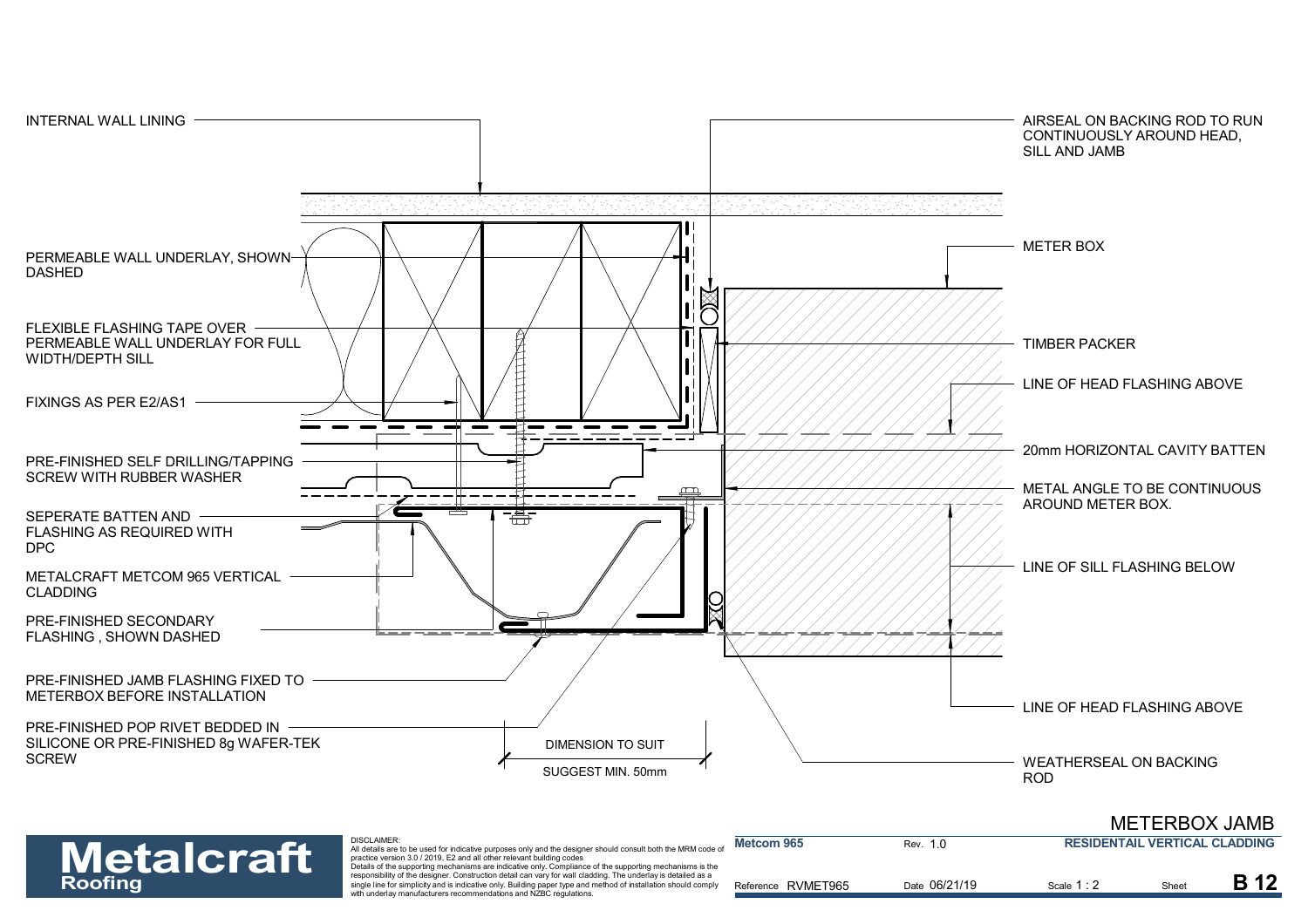



| <b>Metalcraft</b> | <b>DISCLAIMER:</b><br>All details are to be used for indicative purposes only and the designer should consult both the MRM code of<br>practice version 3.0 / 2019. E2 and all other relevant building codes<br>Details of the supporting mechanisms are indicative only. Compliance of the supporting mechanisms is the | Metcom 965         | Rev. 1.0      | <b>RESIDENTAIL VERTICAL CLADDING</b> |       |             |
|-------------------|-------------------------------------------------------------------------------------------------------------------------------------------------------------------------------------------------------------------------------------------------------------------------------------------------------------------------|--------------------|---------------|--------------------------------------|-------|-------------|
| <b>Roofing</b>    | responsibility of the designer. Construction detail can vary for wall cladding. The underlay is detailed as a<br>single line for simplicity and is indicative only. Building paper type and method of installation should comply<br>with underlay manufacturers recommendations and NZBC regulations.                   | Reference RVMET965 | Date 06/21/19 | Scale 1:2                            | Sheet | <b>B</b> 13 |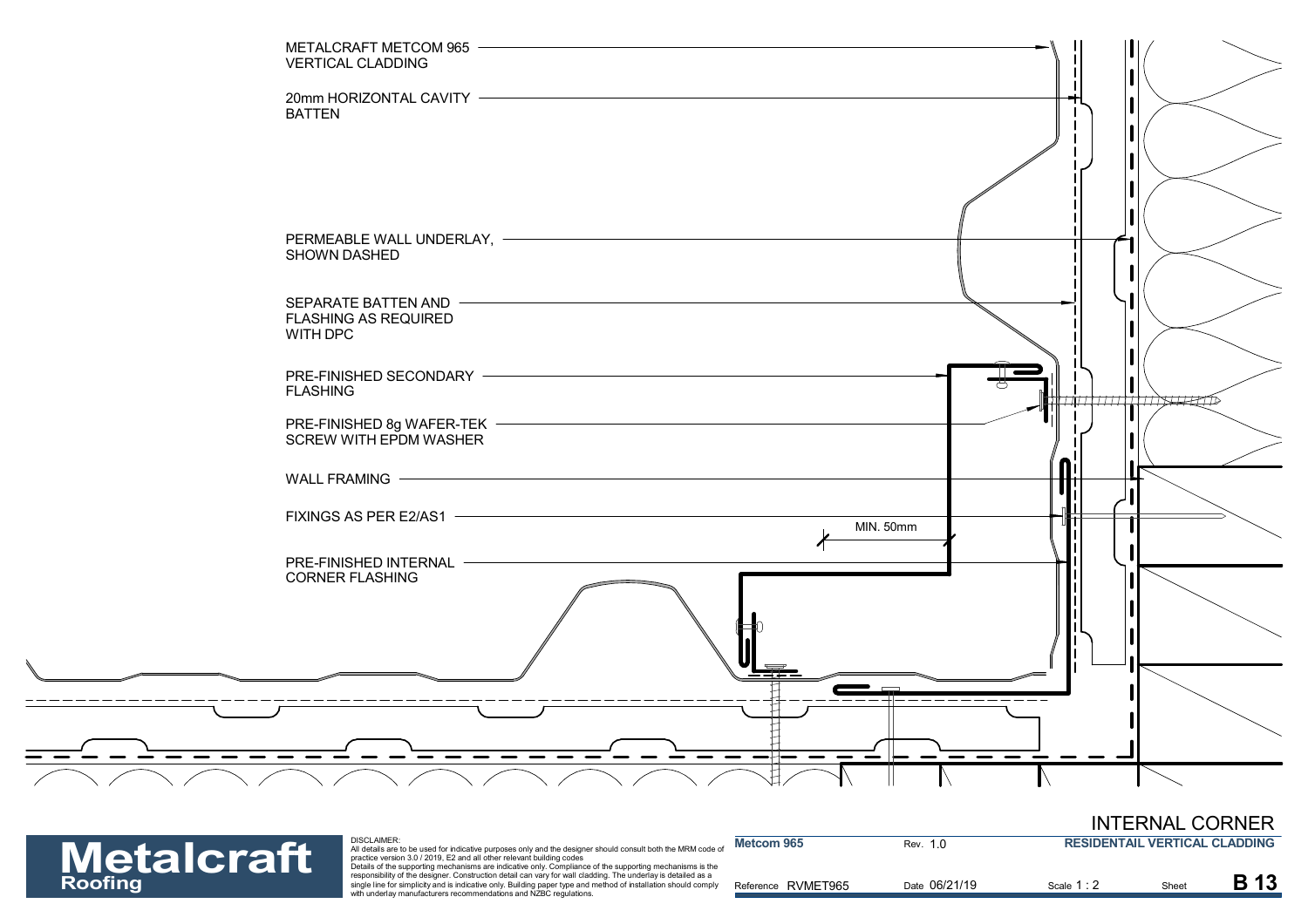

DISCLAIMER:<br>All details are to be used for indicative purposes only and the designer should consult both the MRM code of<br>practice version 3.0 / 2019, E2 and all other relevant building codes<br>Details of the supporting mecha

| <b>Metalcraft</b> | <b>DISCLAIMER</b><br>All details are to be used for indicative purposes only and the designer should consult both the MRM code of<br>practice version 3.0 / 2019. E2 and all other relevant building codes<br>Details of the supporting mechanisms are indicative only. Compliance of the supporting mechanisms is the | Metcom 965         | Rev. 1.0      | <b>RESIDENTAIL VERTICAL CLADDING</b> |       |             |
|-------------------|------------------------------------------------------------------------------------------------------------------------------------------------------------------------------------------------------------------------------------------------------------------------------------------------------------------------|--------------------|---------------|--------------------------------------|-------|-------------|
| <b>Roofing</b>    | responsibility of the designer. Construction detail can vary for wall cladding. The underlay is detailed as a<br>single line for simplicity and is indicative only. Building paper type and method of installation should comply<br>with underlay manufacturers recommendations and NZBC regulations.                  | Reference RVMET965 | Date 06/21/19 | Scale 1:2                            | Sheet | <b>B</b> 14 |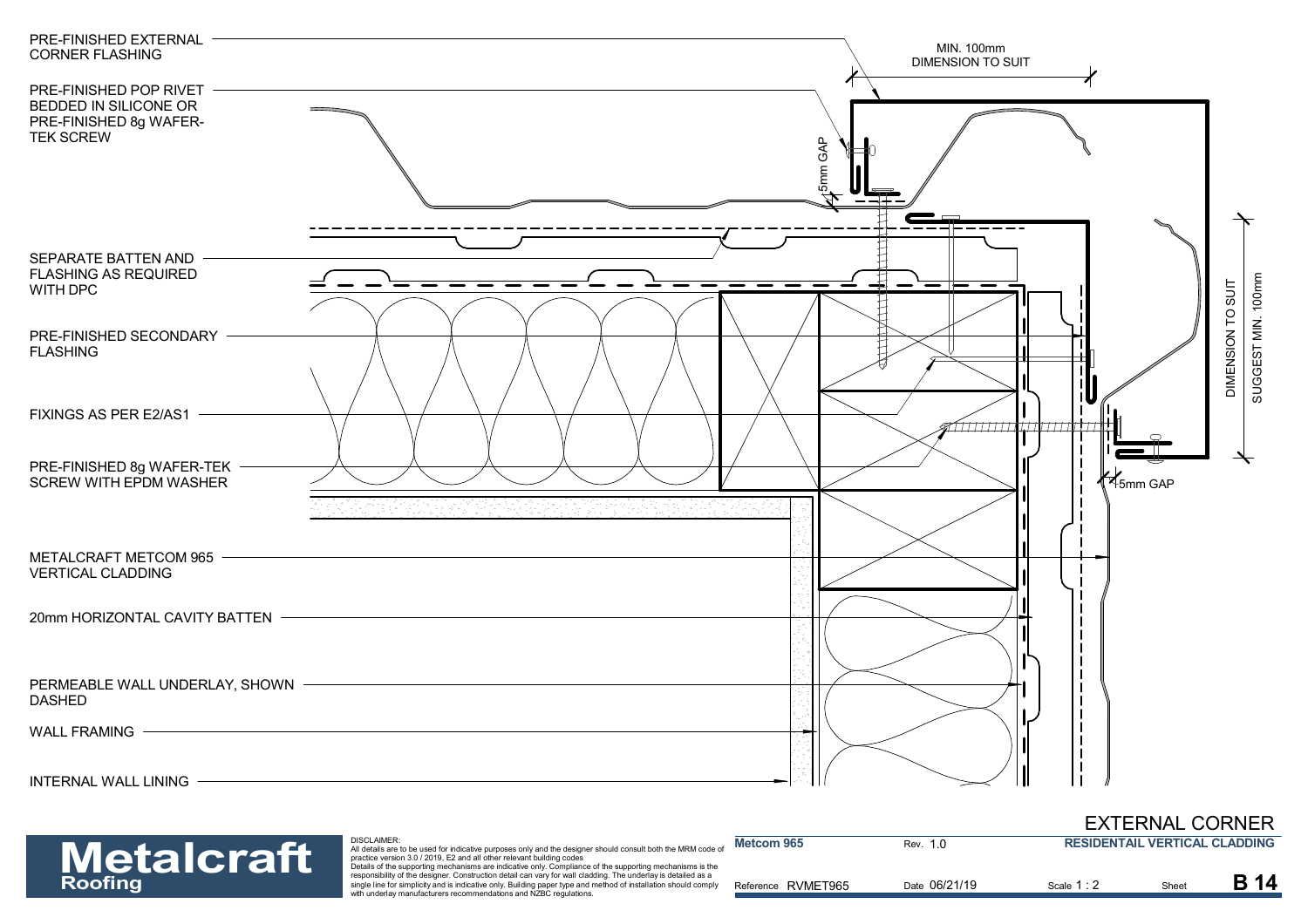

### SOAKER FLASHING

DISCLAIMER: **Metalcraft** 

| <b>Metalcraft</b> | DISCLAIMER:<br>All details are to be used for indicative purposes only and the designer should consult both the MRM code of<br>practice version 3.0 / 2019. E2 and all other relevant building codes<br>Details of the supporting mechanisms are indicative only. Compliance of the supporting mechanisms is the | <b>Metcom 965</b>     | Rev. 1.0      | <b>RESIDENTAIL VERTICAL CLADDING</b> |      |             |
|-------------------|------------------------------------------------------------------------------------------------------------------------------------------------------------------------------------------------------------------------------------------------------------------------------------------------------------------|-----------------------|---------------|--------------------------------------|------|-------------|
| <b>Roofing</b>    | responsibility of the designer. Construction detail can vary for wall cladding. The underlay is detailed as a<br>single line for simplicity and is indicative only. Building paper type and method of installation should comply<br>with underlay manufacturers recommendations and NZBC regulations.            | RVMET965<br>Reference | Date 06/21/19 | Scale 1 : ∠                          | Shee | <b>B</b> 15 |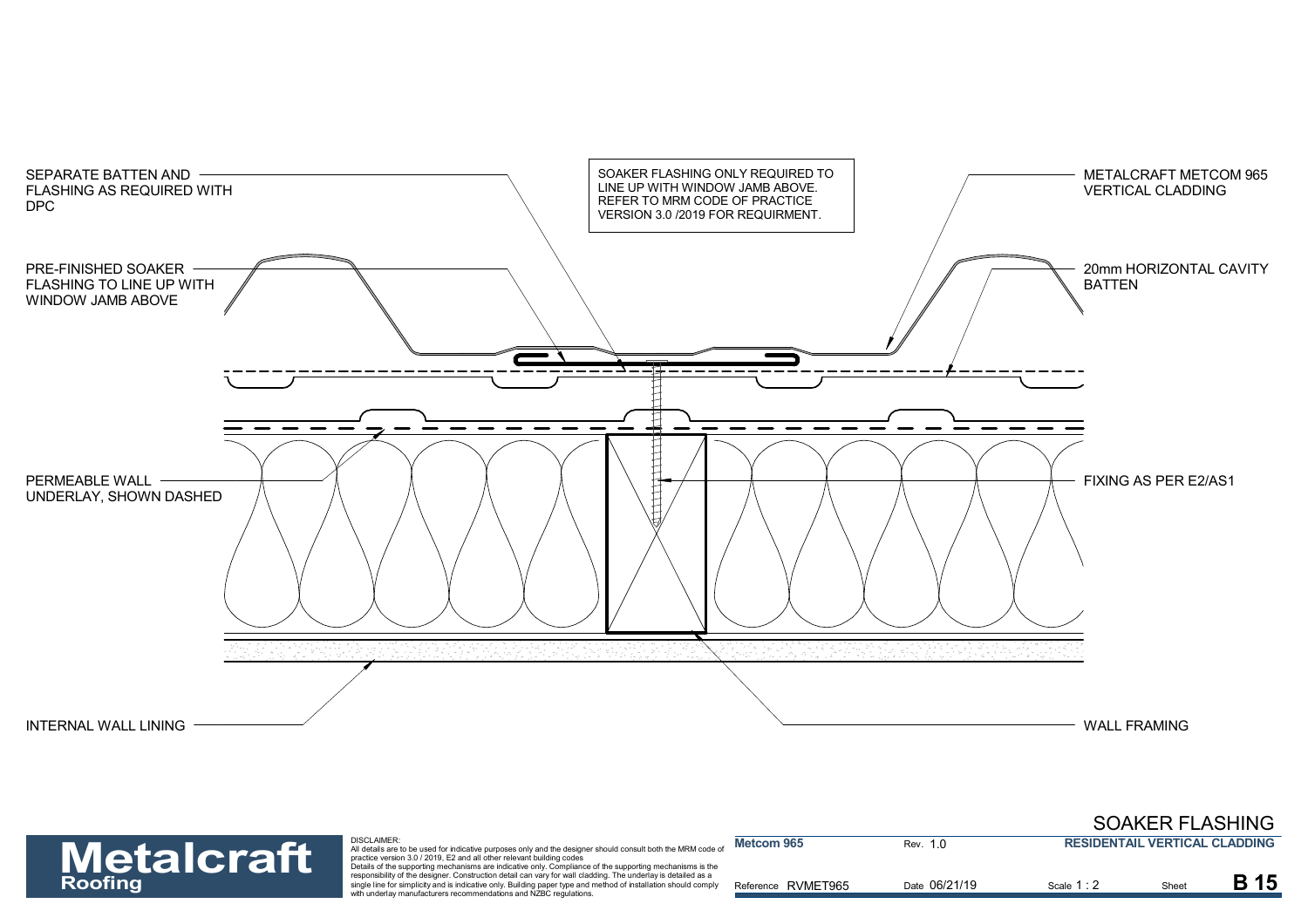

| <b>Metalcraft</b><br><b>Roofing</b> | <b>DISCLAIMER:</b><br>All details are to be used for indicative purposes only and the designer should consult both the MRM code of<br>practice version 3.0 / 2019. E2 and all other relevant building codes                                                                                                                                                                                                       | Metcom 965            | Rev. 1.0      | <b>RESIDENTAIL VERTICAL CLADDING</b> |      |  |
|-------------------------------------|-------------------------------------------------------------------------------------------------------------------------------------------------------------------------------------------------------------------------------------------------------------------------------------------------------------------------------------------------------------------------------------------------------------------|-----------------------|---------------|--------------------------------------|------|--|
|                                     | Details of the supporting mechanisms are indicative only. Compliance of the supporting mechanisms is the<br>responsibility of the designer. Construction detail can vary for wall cladding. The underlay is detailed as a<br>single line for simplicity and is indicative only. Building paper type and method of installation should comply<br>with underlay manufacturers recommendations and NZBC regulations. | RVMET965<br>Reference | Date 06/21/19 | Scale 1:2                            | Shee |  |

CHANGE IN CLADDING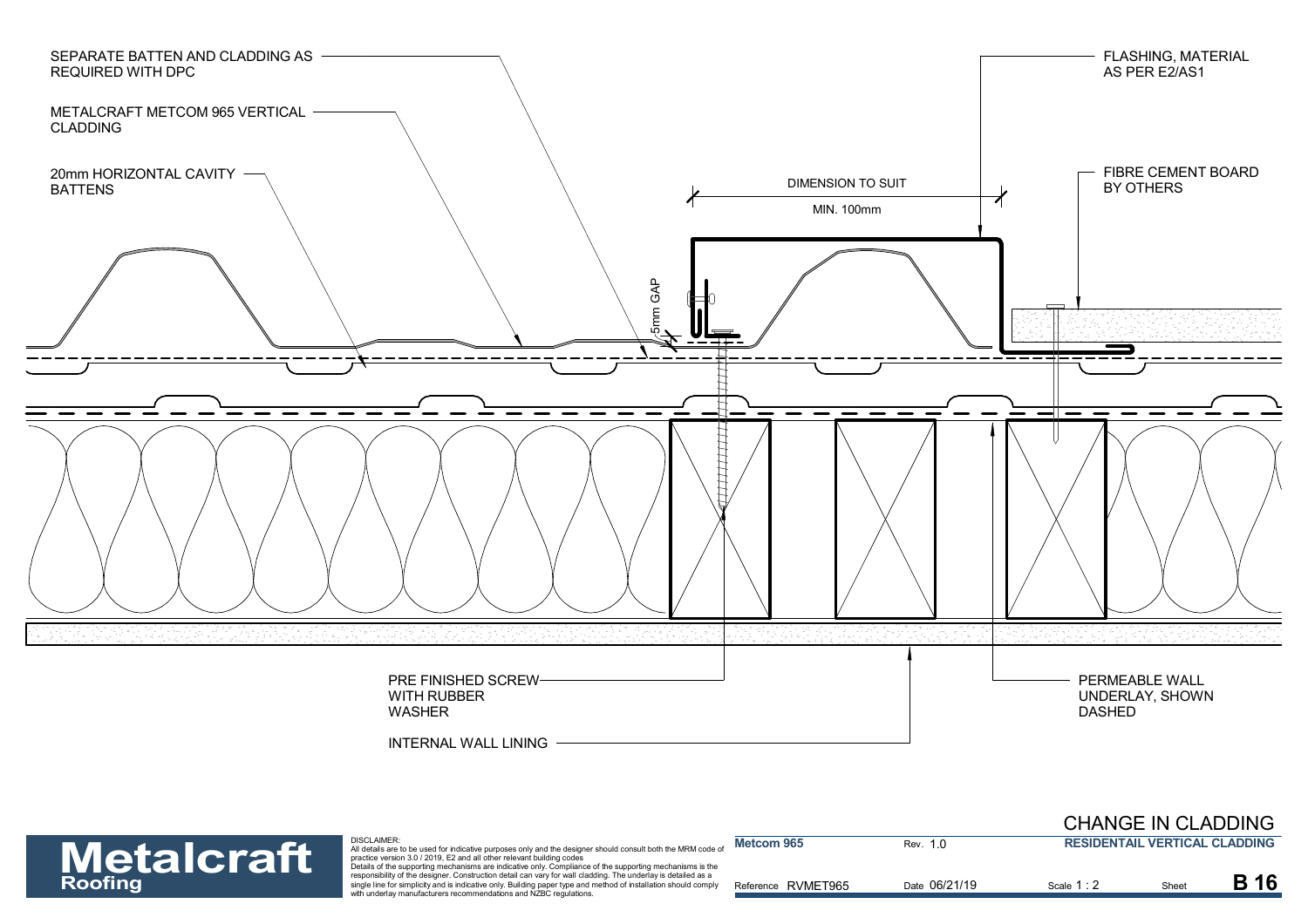

### DISCLAIMER: **Metalcraft**

| <b>Metalcraft</b> | DISCLAIMER:<br>All details are to be used for indicative purposes only and the designer should consult both the MRM code of<br>practice version 3.0 / 2019. E2 and all other relevant building codes                                                                                                                                                                                                              | Metcom 965         | Rev. 1.0      | <b>RESIDENTAIL VERTICAL CLADDING</b> |       |  |
|-------------------|-------------------------------------------------------------------------------------------------------------------------------------------------------------------------------------------------------------------------------------------------------------------------------------------------------------------------------------------------------------------------------------------------------------------|--------------------|---------------|--------------------------------------|-------|--|
| <b>Roofing</b>    | Details of the supporting mechanisms are indicative only. Compliance of the supporting mechanisms is the<br>responsibility of the designer. Construction detail can vary for wall cladding. The underlay is detailed as a<br>single line for simplicity and is indicative only. Building paper type and method of installation should comply<br>with underlay manufacturers recommendations and NZBC regulations. | Reference RVMET965 | Date 06/21/19 | Scale 1:                             | Sheet |  |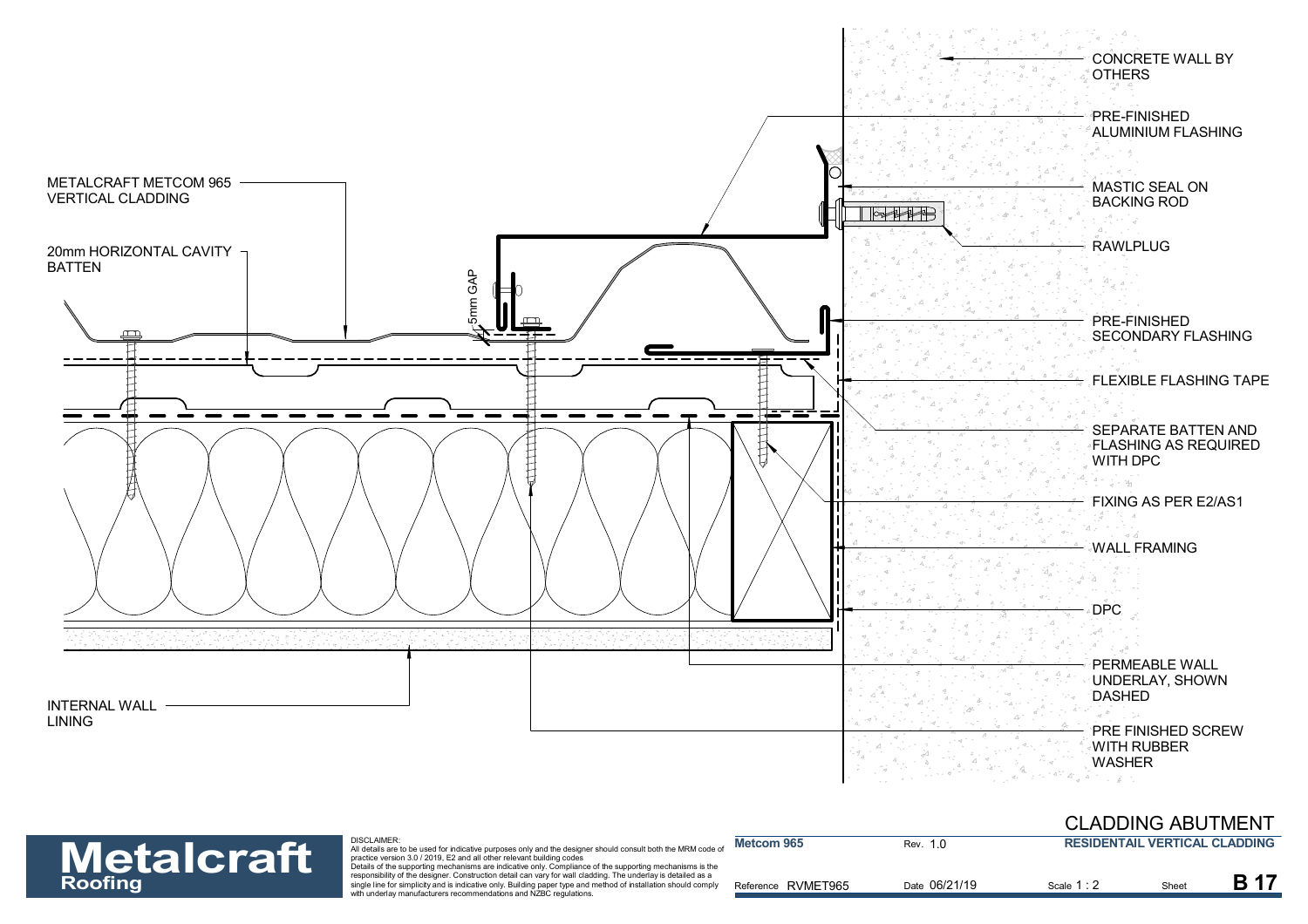

**Metcom 965**

**Metalcraft** 

DISCLAIMER:

| BOTTOM OF CLADDING (FLUSH) |  |                                    |  |
|----------------------------|--|------------------------------------|--|
|                            |  | <b>BEAIRENEAU MEBELAAL ALABBUA</b> |  |

| <b>Metalcraft</b> | DISCLAIMER:<br>All details are to be used for indicative purposes only and the designer should consult both the MRM code of<br>practice version 3.0 / 2019. E2 and all other relevant building codes<br>Details of the supporting mechanisms are indicative only. Compliance of the supporting mechanisms is the | Metcom 965         | Rev. 1.0      | <b>RESIDENTAIL VERTICAL CLADDING</b> |       |             |
|-------------------|------------------------------------------------------------------------------------------------------------------------------------------------------------------------------------------------------------------------------------------------------------------------------------------------------------------|--------------------|---------------|--------------------------------------|-------|-------------|
| <b>Roofing</b>    | responsibility of the designer. Construction detail can vary for wall cladding. The underlay is detailed as a<br>single line for simplicity and is indicative only. Building paper type and method of installation should comply<br>with underlay manufacturers recommendations and NZBC regulations.            | Reference RVMET965 | Date 06/21/19 | Scale 1:                             | Sheet | <b>B</b> 18 |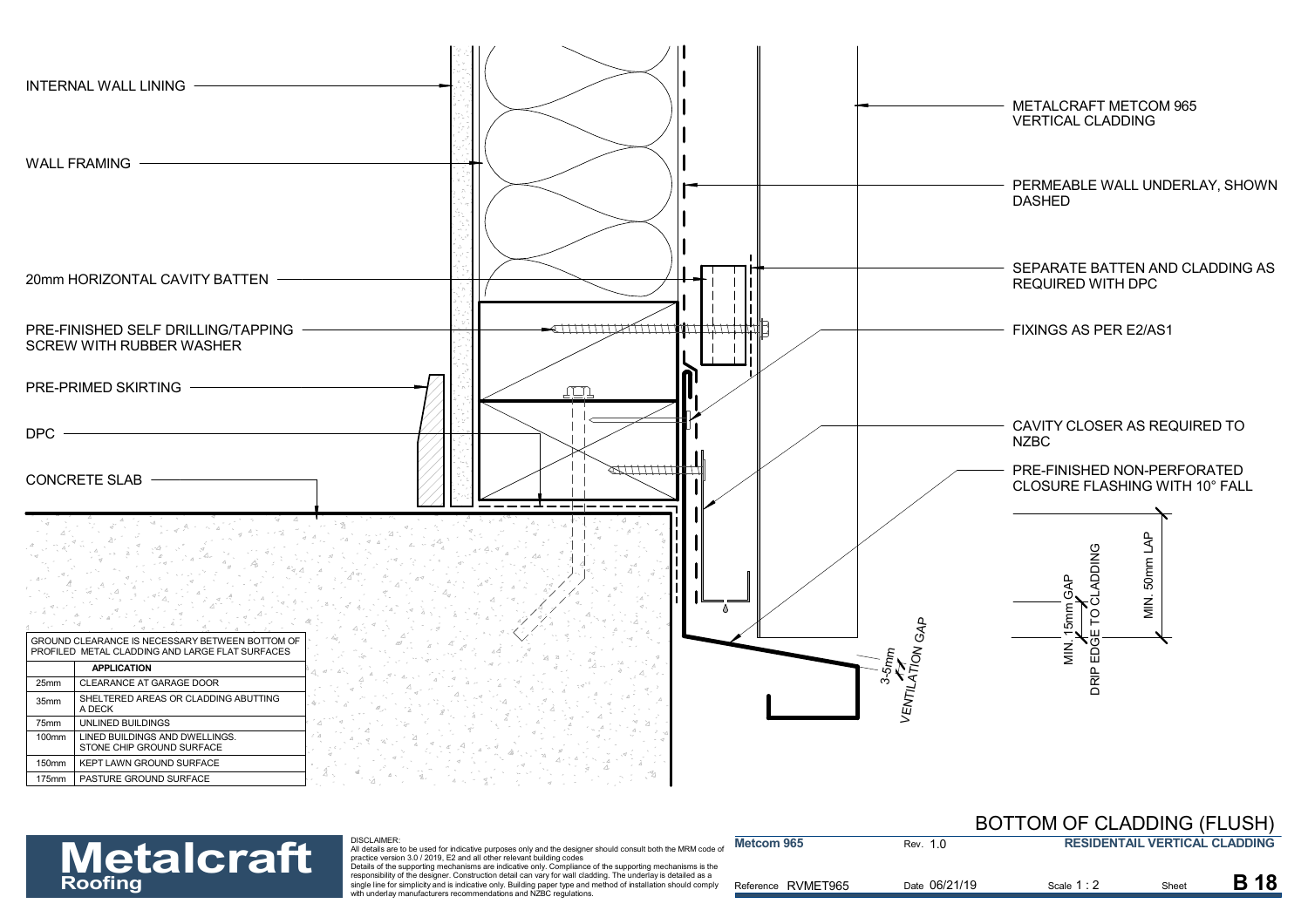

#### DISCLAIMER:

#### BOTTOM OF CLADDING (RECESSED) **RESIDENTAIL VERTICAL CLADDING**

| <b>Metalcraft</b> | DISCLAIMER:<br>All details are to be used for indicative purposes only and the designer should consult both the MRM code of<br>practice version 3.0 / 2019. E2 and all other relevant building codes<br>Details of the supporting mechanisms are indicative only. Compliance of the supporting mechanisms is the | <b>Metcom 965</b>  | Rev. 1.0      | <b>RESIDENTAIL VERTICAL CLADDING</b> |             |  |
|-------------------|------------------------------------------------------------------------------------------------------------------------------------------------------------------------------------------------------------------------------------------------------------------------------------------------------------------|--------------------|---------------|--------------------------------------|-------------|--|
| <b>Roofing</b>    | responsibility of the designer. Construction detail can vary for wall cladding. The underlay is detailed as a<br>single line for simplicity and is indicative only. Building paper type and method of installation should comply<br>with underlay manufacturers recommendations and NZBC regulations.            | Reference RVMET965 | Date 06/21/19 | Scale 1 : 2                          | <b>Shee</b> |  |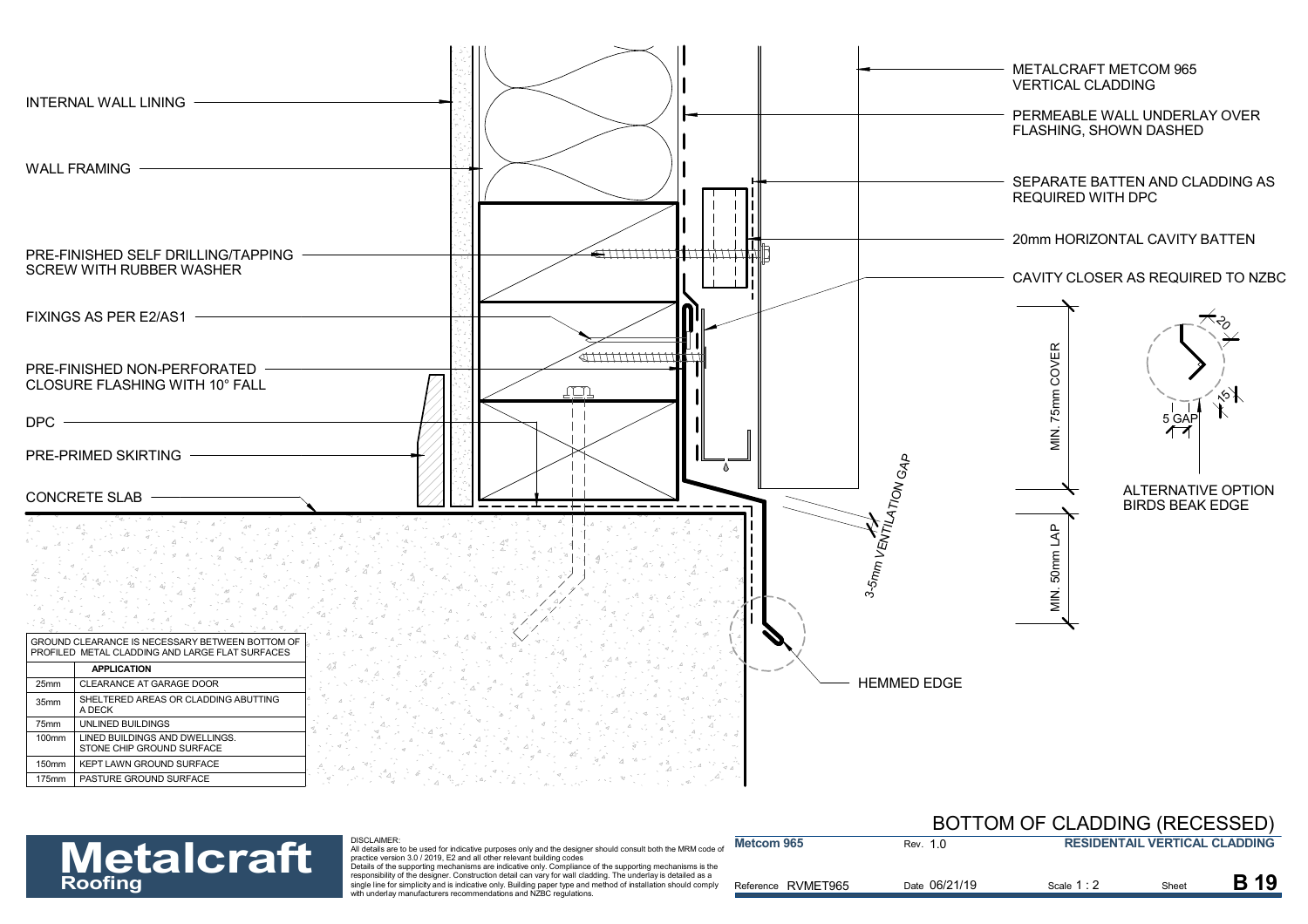#### **RECESSED WINDOW FLASHINGS**



| <b>Metalcraft</b> | DISCLAIMER:<br>All details are to be used for indicative purposes only and the designer should consult both the MRM code of<br>practice version 3.0 / 2019. E2 and all other relevant building codes<br>Details of the supporting mechanisms are indicative only. Compliance of the supporting mechanisms is the | Metcom 965         | Rev. 1.0      | <b>RESIDENTAIL VERTICAL CLADDING</b> |      |            |
|-------------------|------------------------------------------------------------------------------------------------------------------------------------------------------------------------------------------------------------------------------------------------------------------------------------------------------------------|--------------------|---------------|--------------------------------------|------|------------|
| <b>Roofing</b>    | responsibility of the designer. Construction detail can vary for wall cladding. The underlay is detailed as a<br>single line for simplicity and is indicative only. Building paper type and method of installation should comply<br>with underlay manufacturers recommendations and NZBC regulations.            | Reference RVMET965 | Date 06/21/19 | Scale                                | Shee | <b>B20</b> |